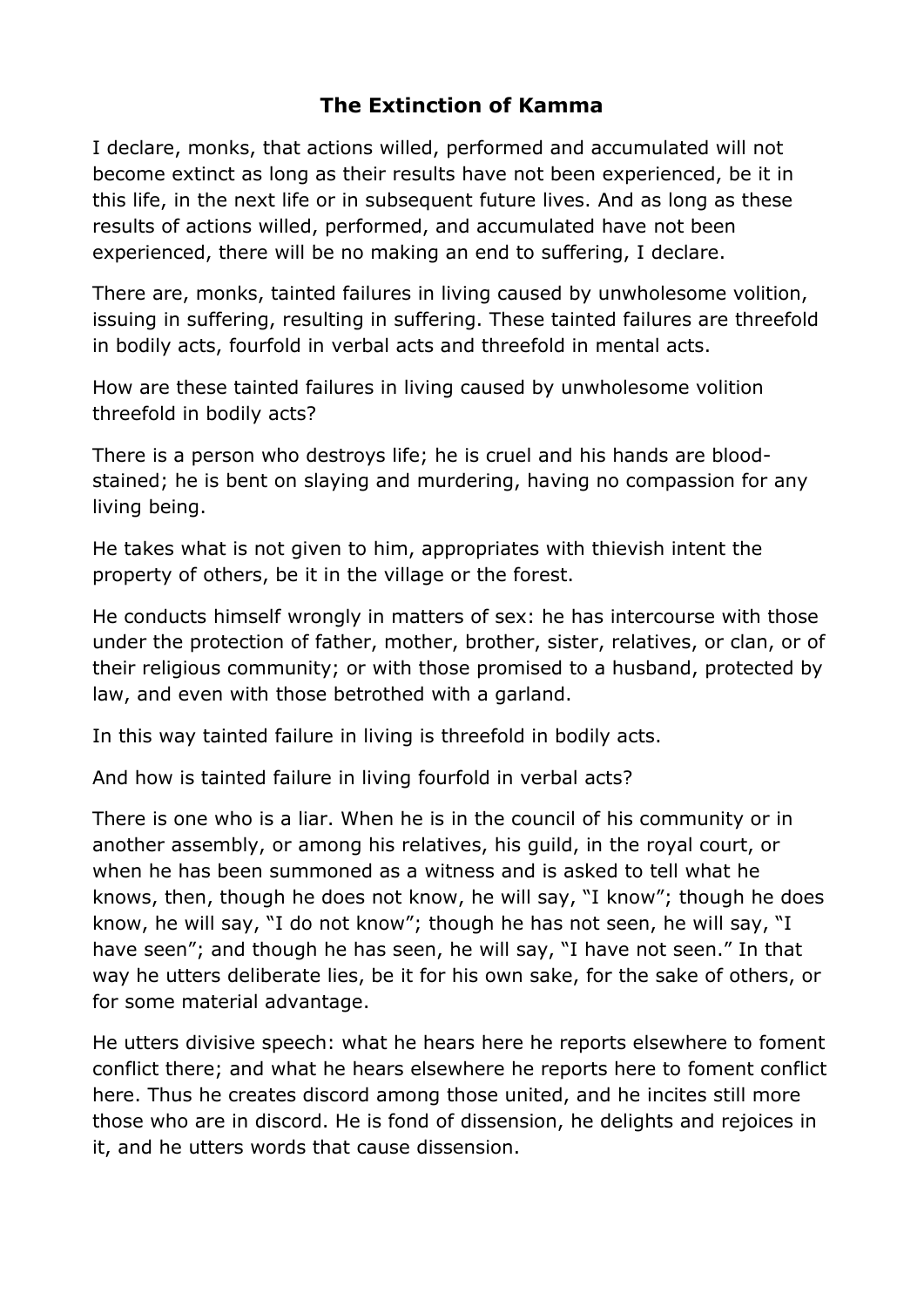He speaks harshly, using speech that is coarse, rough, bitter, and abusive, that makes others angry and causes distraction of mind. It is such speech that he utters.

He indulges in frivolous chatter: he speaks what is untimely, unreasonable, and unbeneficial, having no connection with the Dhamma or the Discipline. His talk is not worth treasuring, it is inopportune, inadvisable, unrestrained, and harmful.

In this way, tainted failure in living is fourfold in verbal acts.

And how is tainted failure in living threefold in mental acts?

There is a person who is covetous; he covets the wealth and property of others, thinking: "Oh, that what he owns might belong to me!"

There is also one who has ill will in his heart. He has depraved thoughts, such as these: "Let these beings be slain! Let them be killed and destroyed! May they perish and cease to exist!"

He has wrong views and perverted ideas, such as these: "There is no moral value in a gift, offering or sacrifice; there is no fruit or recompense from deeds good or evil; there is neither this world nor another world; there are no duties towards mother and father; there are no spontaneously reborn beings; and there are no ascetics and brahmins in this world, living and conducting themselves rightly, who can explain this world and the world beyond, having realised them by their own direct knowledge."

In this way tainted failure in living, which is caused by unwholesome volition, issuing in suffering and resulting in suffering, is threefold in mental acts.

As to that tainted failure in living, which is threefold in bodily acts, fourfold in verbal acts and threefold in mental acts, and which, having been caused by unwholesome volition, issues in suffering, results in suffering—it is due to that very failure in living that with the breakup of the body, after death, beings are reborn in the plane of misery, in a bad destination, in the lower world, in hell.

Just as a perfect throw of dice, when thrown upwards, will come to rest firmly wherever it falls, similarly, due to those tainted failures in living caused by unwholesome volition, beings will be reborn in the plane of misery … in hell.

I declare, monks, that actions willed, performed and accumulated will not become extinct as long as their results have not been experienced, be it in this life, in the next life or in subsequent future lives. And as long as these results of actions willed, performed, and accumulated have not been experienced, there will be no end to suffering, I declare.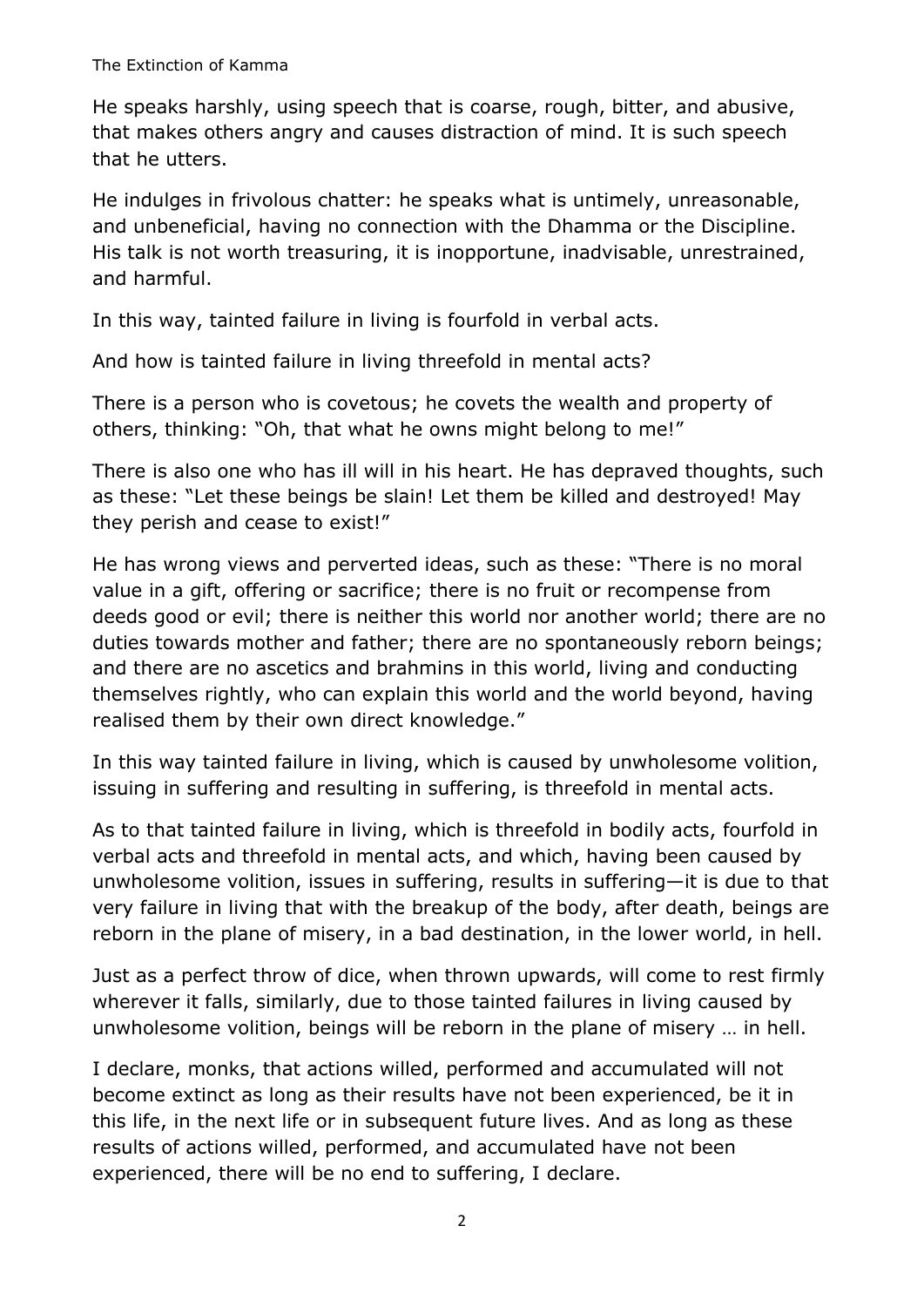There are, monks, successes in living caused by wholesome volition, issuing in happiness, resulting in happiness. They are threefold in bodily acts, fourfold in verbal acts and threefold in mental acts.

How are these successes in living caused by wholesome volition threefold in bodily acts?

There is a person who abstains from the destruction life; with the rod and weapon laid aside, he is conscientious and kindly and dwells compassionate towards all living beings.

He does not take what is not given to him and does not appropriate with thievish intention the property of others, be it in the village or the forest.

He gives up sexual misconduct and abstains from it. He does not have intercourse with those under the protection of father, mother … nor with those betrothed with a garland.

In this way, success in living is threefold in bodily acts.

And how is success in living fourfold in verbal acts?

There is a person who has given up false speech and abstains from it. When he is in the council of his community or in another assembly, or among his relatives, his guild, in the royal court, or has been summoned as a witness and is asked to tell what he knows, then, when he knows, he will say, "I know"; and when he does not know he will say, "I do not know"; when he has seen, he will say, "I have seen"; and when he has not seen, he will say, "I have not seen."

He will not utter any deliberate lie, be it for his own sake, for the sake of others or for some material advantage.

He has given up divisive speech and abstains from it. What he has heard here he will not report elsewhere to foment conflict there; and what he has heard elsewhere he will not report here to foment conflict here. In that way he unites those who are divided and encourages those who are in harmony. Concord gladdens him, he delights and rejoices in concord, and he utters words that foster concord.

He has given up harsh speech and abstains from it. His words are gentle, pleasant to hear, endearing, heartwarming, courteous, agreeable to many folk, pleasing to many folk.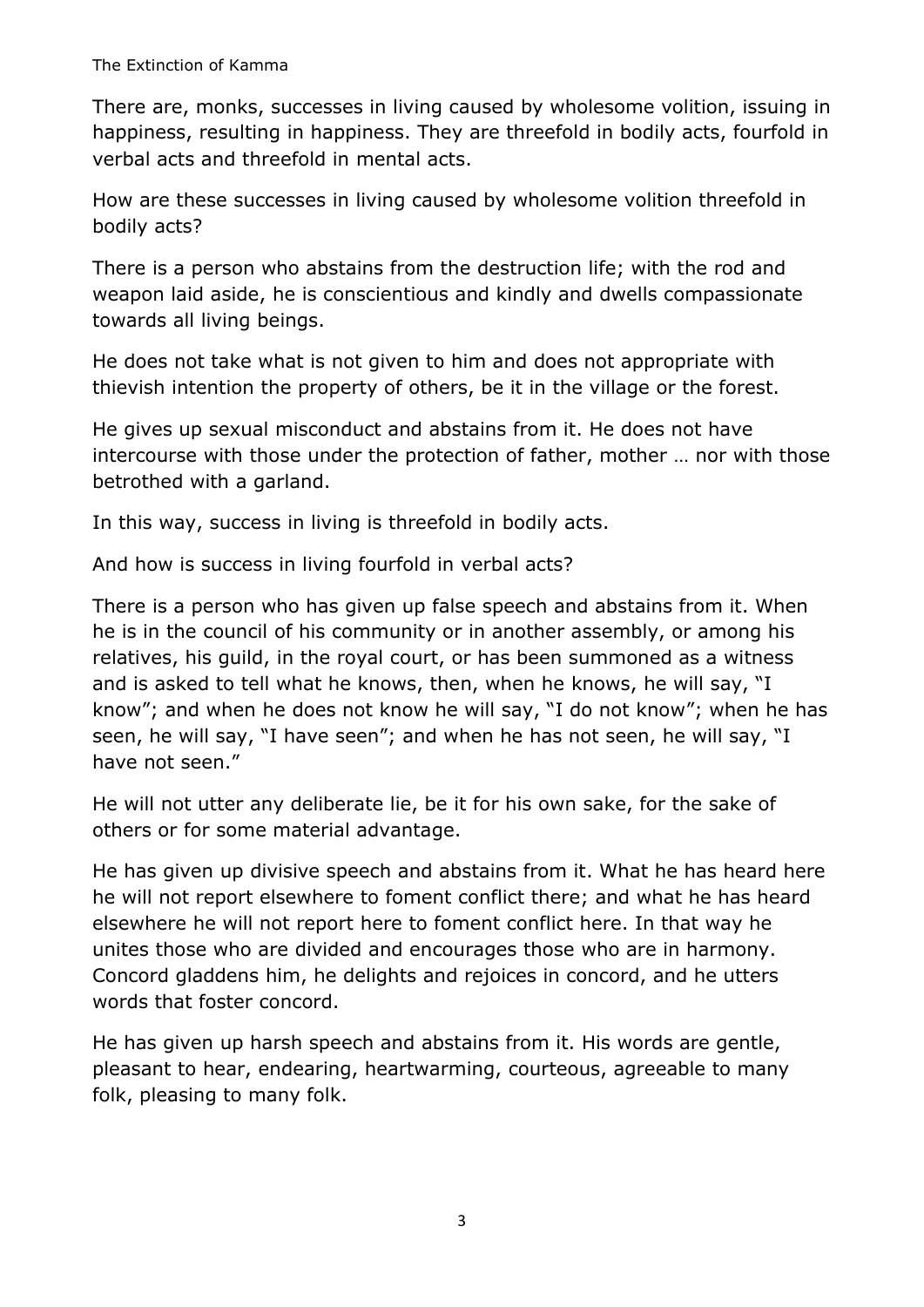He has given up vain talk and abstains from it. He speaks at the right time, in accordance with facts and of matters that are beneficial. He speaks on the Dhamma and the Discipline and talks in a way that is worth treasuring. His talk is opportune, helpful, moderate, and meaningful.

In this way success in living is fourfold in verbal acts.

And how is success in living threefold in mental acts?

Here a person is free from covetousness; he does not covet the wealth and property of others, thinking, "Oh, that what he owns might belong to me!"

He has no ill will in his heart. He has pure thoughts and intentions, such as these: "May these beings be free from enmity, free from anxiety! May they be untroubled and live happily!"

He has right view and a correct perspective, such as this: "There is moral value in gifts, offerings and sacrifice; there is fruit and recompense from deeds good or evil; there is both this world and another world; there are duties towards mother and father; there exist beings who have been spontaneously reborn; and there exist in this world ascetics and brahmins living and conducting themselves rightly, who can explain this world and the world beyond, having realised them by their own direct knowledge."

In this way, success in living, which is caused by wholesome volition, is threefold in mental acts.

As to that success in living which is threefold in bodily acts, fourfold in verbal acts and threefold in mental acts, and which, having been caused by wholesome volition, issues in happiness, results in happiness—it is due to that very success in living that with the breakup of the body, after death, beings are reborn in a good destination, in a heavenly world.

Just as a perfect throw of dice, when thrown upwards, will come to rest firmly wherever it falls, similarly, due to success in living caused by wholesome volition, beings will be reborn in a good destination, in a heavenly world.

I declare, monks, that actions willed, performed, and accumulated will not become extinct as long as their results have not been experienced, be it in this life, in the next life or in subsequent future lives. And as long as these results of actions willed, performed, and accumulated have not been experienced, there will be no making an end to suffering, I declare.

(*Anguttara Nikāya* 10:206)